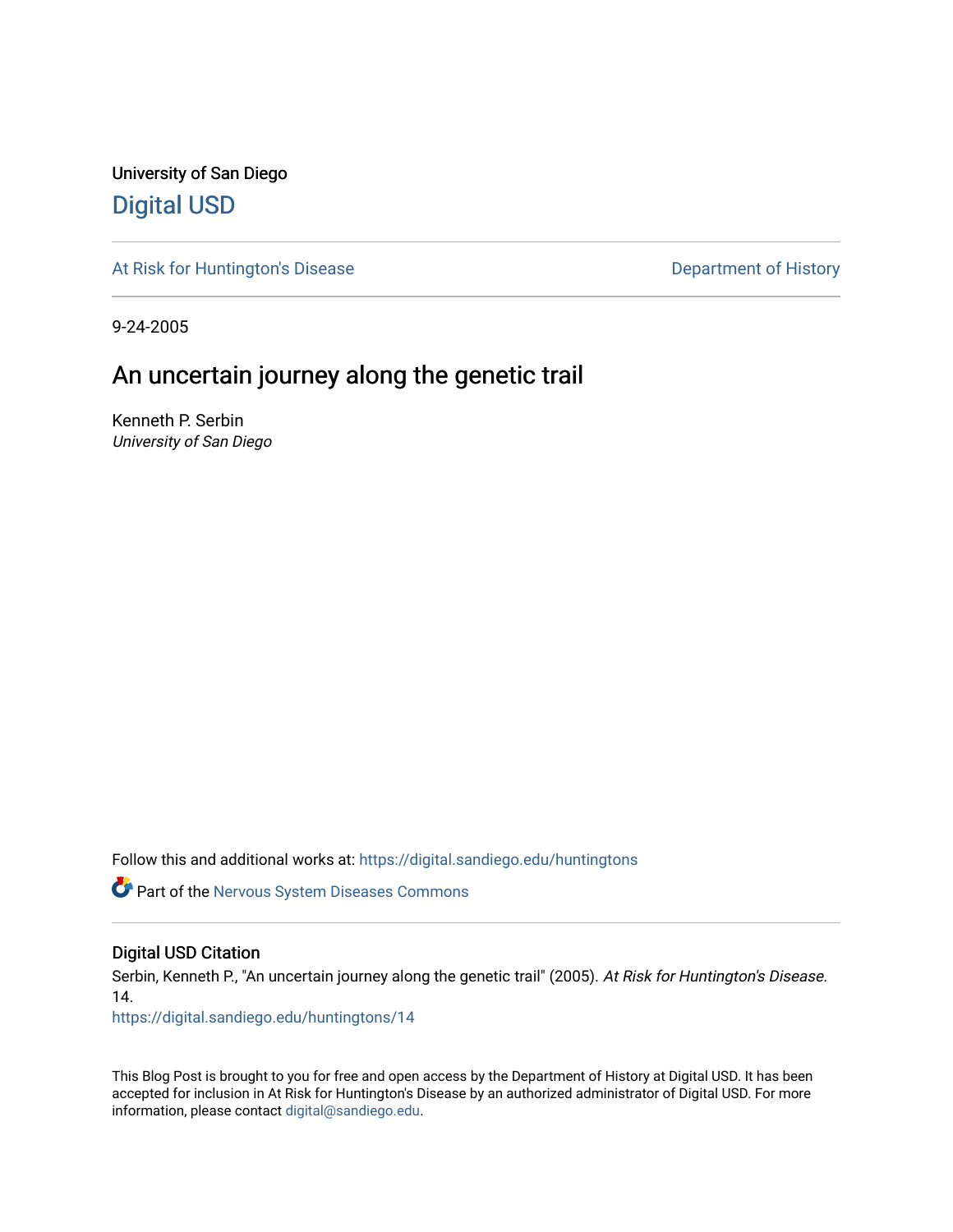# [At Risk for Huntington's Disease](http://curehd.blogspot.com/)

*HD is a genetically caused brain disorder that causes uncontrollable bodily movements and robs people's ability to walk, talk, eat, and think. The final result is a slow, ugly death. Children of parents with HD have a 50-50 chance of inheriting the disease. There is no cure or treatment.*

# Blog Archive

- $\blacktriangleright$  [2021](http://curehd.blogspot.com/2021/)(12)
- $\blacktriangleright$  [2020](http://curehd.blogspot.com/2020/) (16)
- $\blacktriangleright$  [2019](http://curehd.blogspot.com/2019/) (19)
- $\blacktriangleright$  [2018](http://curehd.blogspot.com/2018/) (16)
- $\blacktriangleright$  [2017](http://curehd.blogspot.com/2017/) (14)
- $\blacktriangleright$  [2016](http://curehd.blogspot.com/2016/) (13)
- $\blacktriangleright$  [2015](http://curehd.blogspot.com/2015/) (24)
- $\blacktriangleright$  [2014](http://curehd.blogspot.com/2014/) (24)
- $\blacktriangleright$  [2013](http://curehd.blogspot.com/2013/) (30)
- $\blacktriangleright$  [2012](http://curehd.blogspot.com/2012/) (26)
- $\blacktriangleright$  [2011](http://curehd.blogspot.com/2011/) (33)
- $\blacktriangleright$  [2010](http://curehd.blogspot.com/2010/) (26)
- $\blacktriangleright$  [2009](http://curehd.blogspot.com/2009/) (21)
- $\blacktriangleright$  [2008](http://curehd.blogspot.com/2008/) $(7)$
- $\blacktriangleright$  [2007](http://curehd.blogspot.com/2007/) $(7)$
- $\blacktriangleright$  [2006](http://curehd.blogspot.com/2006/) (4)
- $\sqrt{2005(17)}$  $\sqrt{2005(17)}$  $\sqrt{2005(17)}$ 
	- [►](javascript:void(0)) [December](http://curehd.blogspot.com/2005/12/) (2)
	- [▼](javascript:void(0)) [September](http://curehd.blogspot.com/2005/09/) (2)
	- Dr. [Martha](http://curehd.blogspot.com/2005/09/dr-martha-nance-to-do-live-chat-on-hd.html) Nance to do live chat on HD An [uncertain](http://curehd.blogspot.com/2005/09/uncertain-journey-along-genetic-trail.html) journey

along the genetic trail

- $\blacktriangleright$  [July](http://curehd.blogspot.com/2005/07/) (1)
- $\blacktriangleright$  [May](http://curehd.blogspot.com/2005/05/) (1)
- $\blacktriangleright$  [April](http://curehd.blogspot.com/2005/04/) (1)
- $\blacktriangleright$  [March](http://curehd.blogspot.com/2005/03/) (4)
- $\blacktriangleright$  [February](http://curehd.blogspot.com/2005/02/) (3)
- $\blacktriangleright$  [January](http://curehd.blogspot.com/2005/01/) (3)

About Me **GENE [VERITAS](https://www.blogger.com/profile/10911736205741688185)** 

View my [complete](https://www.blogger.com/profile/10911736205741688185) profile

# HD Links

[Huntington's](http://www.hdsa.org/) Disease Society of America [International](http://www.huntington-assoc.com/) Huntington **Association** [Huntington's](http://hddrugworks.org/) Disease Drug **Works** 

### SATURDAY, SEPTEMBER 24, 2005

- An uncertain journey along the genetic trail This article about me is in the September 25, 2005 edition of *The*
- *Washington Post*. I will comment on it in my next entry.
- [washingtonpost.com](http://www.washingtonpost.com/)

#### **An Uncertain Journey Along the Genetic Trail**

#### **By Martha Nance**

Sunday, September 25, 2005; B03

There is, unfortunately, a painful lag between scientific knowledge and its benefits. As an expert in Huntington's disease, a degenerative neurological condition, I am keenly aware of this. We know how people get this disease, and there's been an explosion of new information about it, but we still don't know enough to treat or cure it.

Huntington's is caused by a genetic abnormality, one that is easy to test for. And if you inherit it from one of your parents, you will, if you live long enough, eventually develop the symptoms, which can include dementia, depression, involuntary movements and lack of coordination.

This knowledge about one's fate is not unique to the 30,000 sufferers of Huntington's. As genes relating to Alzheimer's and Parkinson's disease and breast cancer and many other medical conditions are uncovered, there is an increasing ability to look into the crystal ball and see which of your parents' fates might be yours. It may seem somewhat distant when it is a disease unfamiliar to you, but it hits you between the eyes when it involves your family or friends.

That came home to me recently when I received a note from a college friend. I hadn't been in touch with him since we'd graduated. He read about me in a publication of the Huntington's Disease Society of America (HDSA) and he sent me his story. He did not know whether I would remember him or what I would think of his plight. His only hope was that I would recognize his ordeal and find some way to help. And I was distant enough not to compromise his desire to remain anonymous; the stigma associated with Huntington's can harm a person's career and relationships, not to mention the ability to get health insurance. He said he felt he was leading "a double life" between his outwardly serene routine and his inner struggle. He called his account "Looking Into the Genetic Mirror," which he was willing to let me quote at length.

"My future began to slip away the day after Christmas 1995, when I received the jolting news that my mother had tested positive for Huntington's disease (HD). Finally I understood her shaking limbs and increasingly angry, childlike manner," he wrote.

He had a good understanding of the medical implications for himself. "I had a 50-50 chance of inheriting HD," he continued. "If I did inherit it,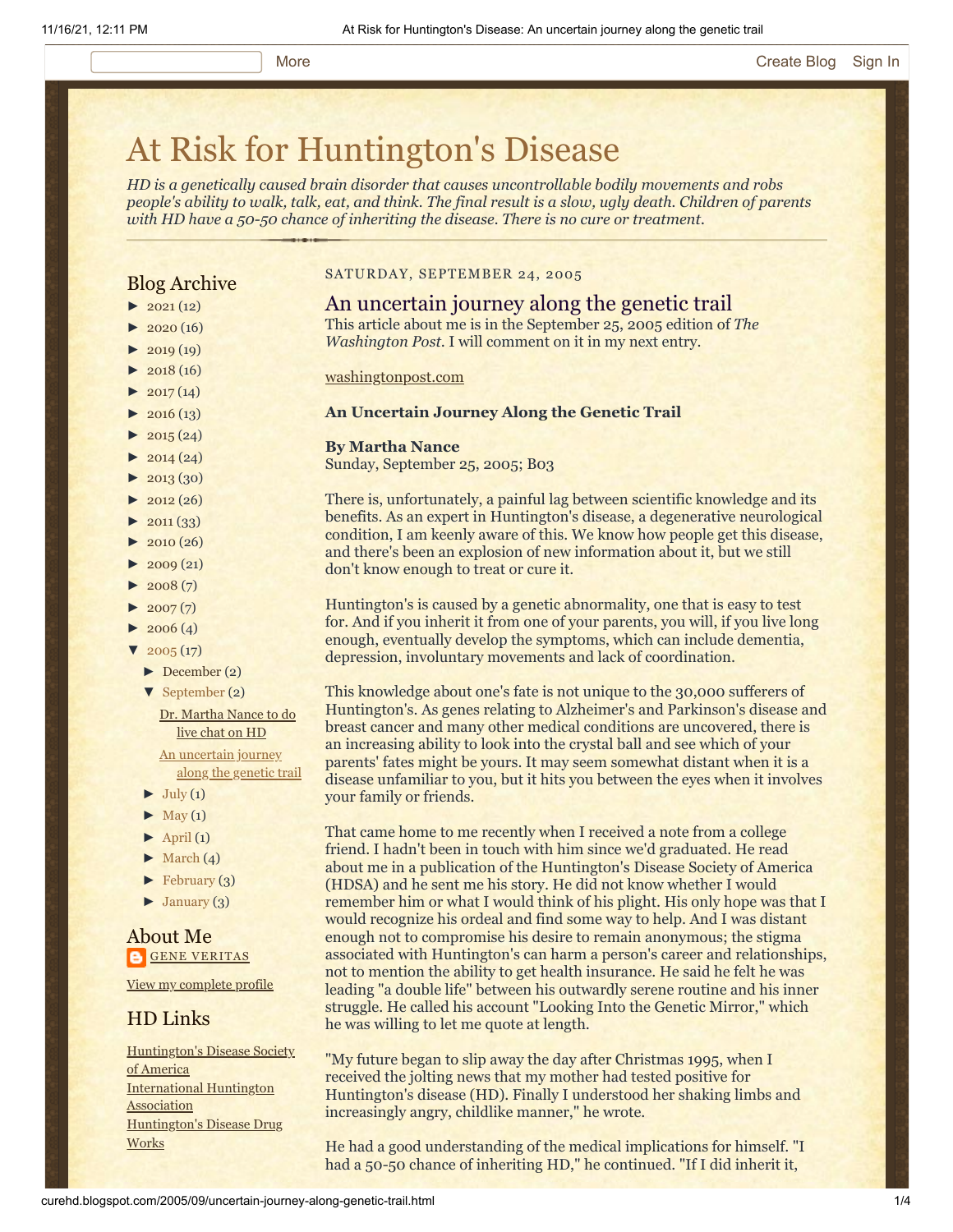[Huntington's](http://www.hdlighthouse.org/) Disease **Lighthouse Hereditary Disease [Foundation](http://www.hdfoundation.org/)** [Huntington's](http://www.hdac.org/) Disease Advocacy Center Thomas [Cellini Huntington's](http://www.ourtchfoundation.org/) **Foundation** HDSA [Orange](http://www.hdsaoc.org/) County (CA) **Affiliate** HD Free with [PGD!](http://www.hdfreewithpgd.com/) [Stanford](http://www.stanford.edu/group/hopes/) HOPES Earth Source [CoQ10,](http://www.escoq10.com/) Inc.

# HD Blogs and Individuals

Chris Furbee: [Huntingtons](http://www.huntingtonsdance.org/) Dance Angela F.: Surviving [Huntington's?](http://survivinghuntingtons.blogspot.com/) Heather's [Huntington's](http://heatherdugdale.angelfire.com/) Disease Page

#### 11/16/21, 12:11 PM At Risk for Huntington's Disease: An uncertain journey along the genetic trail

there was no escape, as HD afflicts all carriers of the abnormal gene. Symptoms usually strike in a person's prime, between 30 and 50. There is no cure, nor effective treatment. I was 36, and I could pass HD on to the children my wife and I hoped for.

"I wanted to get tested immediately to find out whether or not I carried the abnormal gene, but local HDSA support group members warned that atrisk individuals had lost their jobs and could not buy health or life insurance. All our dreams went on hold. That night, as fear overwhelmed me, my wife held me tight.

"Each encounter with my mom became a view into a nightmarish genetic mirror. I watched her body jerk, head bob, and fingers fret. One night I found her wandering around our house confused and half naked. Within a year she lost most of her capacity to speak. She ate clumsily with her hands.

"With my wife pressing me to start a family, in mid-1999 I discovered my genetic fate through an anonymous testing program. The doctor's words echo: 'You have your mother's gene for HD.' Stunned, I fell into a fog of acceptance, denial, and defiance.

"The next look into the mirror was even more excruciating, because my wife became pregnant. For four months we waited to find out the genetic truth about the new life growing in her womb. Daily we debated whether she could care for two HD people while working. We pondered an abortion. But the anguish gave way to our most joyous moment: our 'miracle baby' -- now 5 -- was free of the HD gene.

"Yet the mirror looms. My mom, today 68 and wheelchair-bound, cannot hug her granddaughter. When I call my parents, she just listens and barely ekes out 'I love you.' Because of her incontinence, my parents can no longer make the trip to visit us. Imagining herself pregnant, one day my mother took her feces to my dad and said she had given birth. In August, he finally had to put her in a nursing home. Death draws near as she loses her ability to swallow.

"Now 45, I agonize as I approach her age of onset. We put off having a second child and save to pay off our mortgage faster, preparing for the day when I will become disabled. I panic when I think of losing the ability to pursue my greatest passions, reading and writing. Will I see my daughter fall in love and go to college?

"Suicide would spare my family an exhausting, financially ruinous burden. I would not suffer like the HD patients I recently saw at a nursing home, writhing uncontrollably, wearing diapers, belted in a special chair or confined to a padded room. But a suicide would devastate my daughter.

"We shelter her, telling her that Grandma 'has a boo-boo on her brain.' Yet we may soon need to explain how HD will affect me."

I have held that same mirror up to my patients many times, and I know what his future holds. What he needs from me is hope -- no, more than that, what he needs is progress. He needs a glimpse beyond the genetic mirror. He needs to know the rest of what I know, that treatments for neurodegeneration are on the horizon.

Experimental research in HD began with the 1993 discovery of the gene responsible for the disease. This monumental breakthrough allowed scientists to create "laboratory models" of HD, by inserting the abnormal, slightly enlarged, gene into the eye of the fruit fly, the roundworm, the mouse or cells in test tubes. They could then design experiments to understand how the production of the abnormally elongated Huntington protein encoded by that gene causes HD.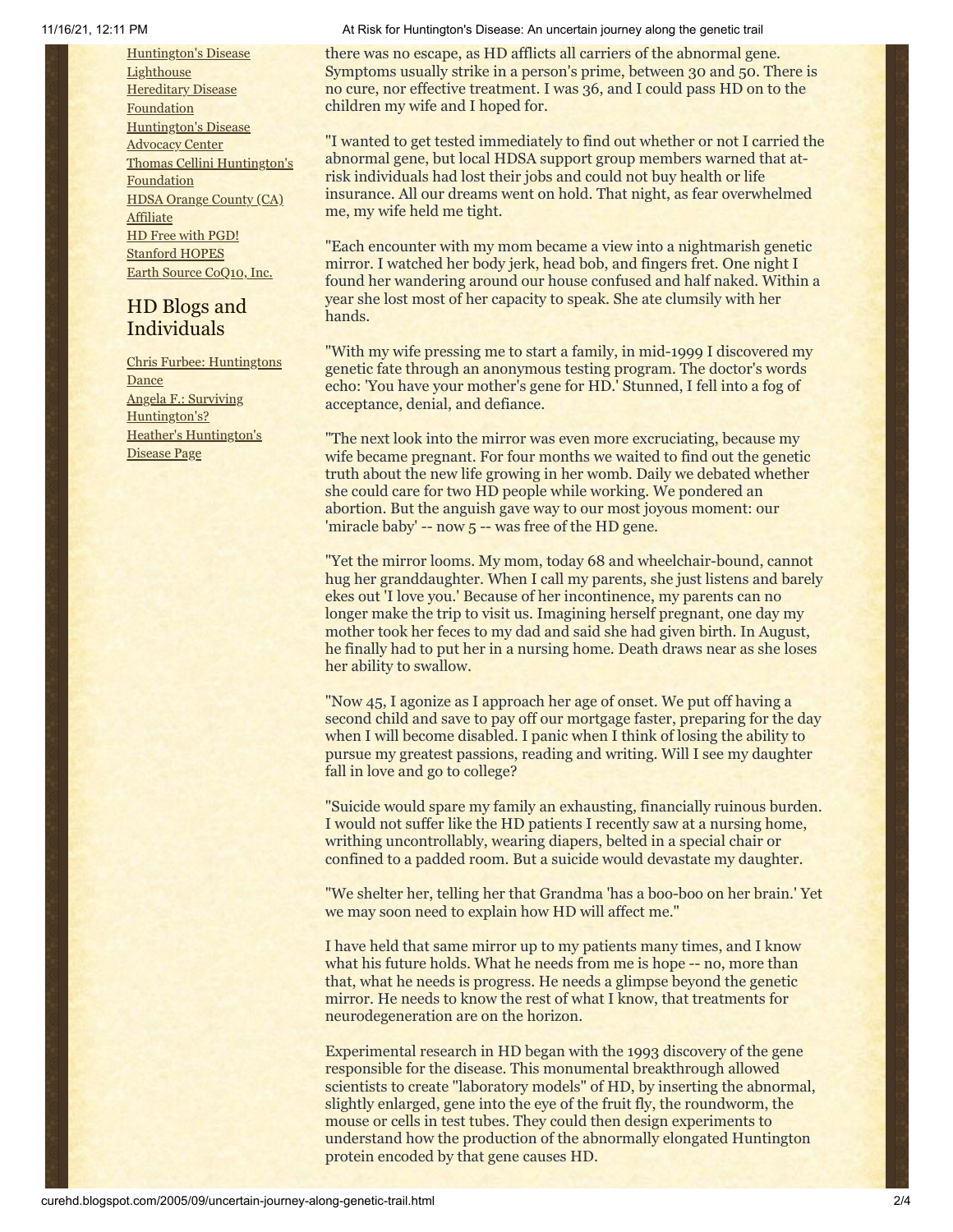11/16/21, 12:11 PM At Risk for Huntington's Disease: An uncertain journey along the genetic trail

Using these laboratory models, researchers have now begun to identify steps in the process of nerve cell degeneration. An enzyme called caspase cleaves the abnormal HD protein, and the fragments overwhelm the cell's natural garbage disposal, called the proteasome. Many cell processes begin to go awry as the proteins accumulate. The mitochondria, little engines inside the cells, suffer damage along the way. Eventually the abnormal proteins collect in blobs inside the cell. Scientists aren't sure at this point whether the blobs themselves do additional harm or whether they merely reflect a cell no longer able to carry out its usual functions.

Scientists are now scouring libraries of chemicals for compounds that block the formation of these protein blobs, enhance the function of the mitochondria or the proteasome, or block the caspase enzyme. Early trials of promising compounds are beginning in animals and even in humans. Some researchers are studying ways to block the defective HD gene from ever producing the abnormal HD protein in the first place, using a new technology called "RNA interference." Like chemotherapy for cancer, or the AIDS cocktail, a combination of therapies may one day successfully treat Huntington's.

As my friend knows all too well, it is possible to know in advance who will develop HD. We might therefore have the opportunity to try treatments for HD even before any symptoms become obvious -- just as we can treat breast cancer more successfully when it is a pea-size spot on a mammogram than after it has spread throughout the body. And a treatment that works for HD may also benefit people with much more common disorders such as Parkinson's disease and Alzheimer's disease, which share similar sorts of nerve cell degeneration. Since we do not now have a way to know in advance who will develop Parkinson's or Alzheimer's disease, HD research will likely pave the way for advances in these disorders.

It's only been 12 years since we identified the gene that allowed us to begin experimental research on HD, yet early clinical trials of treatments for HD have already started.

I can't promise that this will help my friend, who closed his story with the following reflection: "When my mother lovingly conceived me, she unknowingly passed on a defect that is now our shared destiny."

Unlike his mother's generation, though, my friend does not struggle alone. He and others who are confronting their diseases are pioneers who can help end the stigma and suffering associated with all degenerative neurological diseases.

Author's e-mail: [nancem@parknicollet.com](mailto:nancem@parknicollet.com)

Martha Nance, a neurologist, is director of the Huntington's Disease Society of America Center of Excellence at Hennepin County Medical Center and medical director of the Struthers Parkinson's Center, both in Minneapolis, and a clinical associate professor at the University of Minnesota.

© 2005 The Washington Post Company

http://www.washingtonpost.com/wp[dyn/content/article/2005/09/23/AR2005092302372.html](http://www.washingtonpost.com/wp-dyn/content/article/2005/09/23/AR2005092302372.html)

Posted by Gene [Veritas](https://www.blogger.com/profile/03599828959793084715) at [10:21](http://curehd.blogspot.com/2005/09/uncertain-journey-along-genetic-trail.html) AM

No comments:

Post a [Comment](https://www.blogger.com/comment.g?blogID=10081281&postID=112758300147982246&isPopup=true)